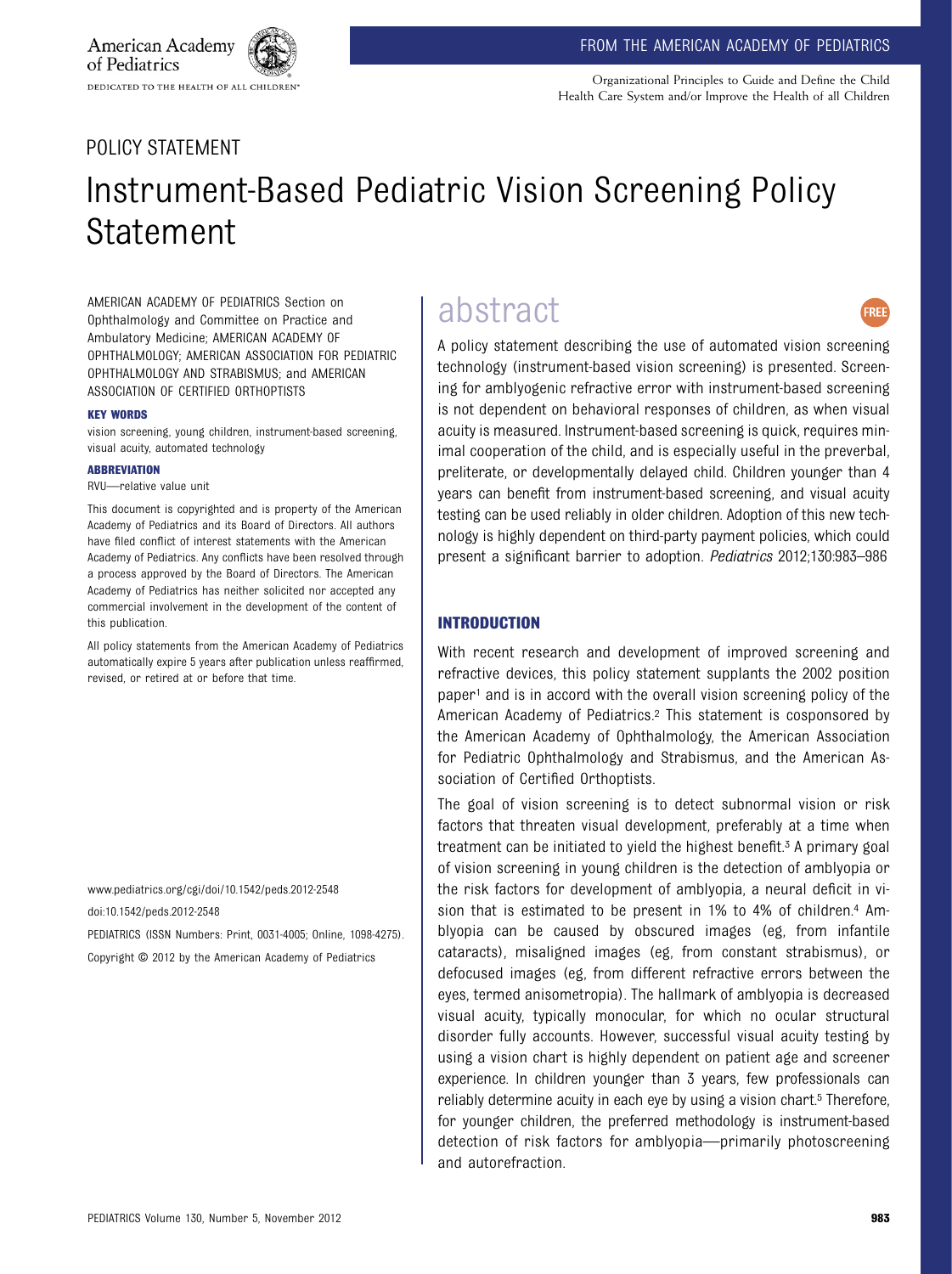## PHOTOSCREENERS, AUTOREFRACTORS, AND OTHER INSTRUMENTS

Instrument-based screening, if performed and interpreted correctly by appropriately trained individuals, usually identifies the presence and magnitude of optical and physical abnormalities of the eyes; it is quick and requires minimal cooperation from the child. Instrument-based screening systems typically produce a hard copy or digital record for inclusion in the patient record to document that screening was performed and, in some cases, provide an interpretation of the data.

Photoscreening uses optical images of the eye's red reflex to estimate refractive error, media opacity, ocular alignment, and other factors, such as ocular adnexal deformities (eg, ptosis), all of which put a child at risk for developing amblyopia. Photoscreening instruments, which assess both eyes simultaneously, have been found to be useful for screening children, $6-10$  and their output is interpreted by operators, by a central reading center, or by computer.

Autorefraction involves optically automated skiascopy methods or wavefront technology (Shack-Hartmann) to evaluate the refractive error of each eye. The National Institutes of Health– sponsored Vision in Preschoolers Study<sup>7</sup> systematically evaluated instrumentbased screening methods and compared them with visual acuity–based screening when administered by licensed eye-care professionals. For the conditions most important to detect and treat early and for a specificity of 90%, autorefraction had sensitivity of 81% to 88%, with the use of specified referral criteria. For these conditions, visual acuity testing had 77% sensitivity at 90% specificity. A disadvantage of autorefractors is that they typically measure only 1 eye at a time, limiting their ability to detect strabismus in the

absence of abnormal refractive error. However, in contrast to tabletop autorefractors, which are difficult to use with very young children, portable, handheld autorefractors are useful for screening young children.<sup>7,11–15</sup> Autorefraction data yield numeric results that are analyzed by the evaluator or by the instrument itself to determine if a child passes or fails the screening.

Other instruments have been or are being developed to objectively evaluate the eye or visual system for the presence of risk factors for amblyopia. These instruments are, at present, without a sufficient evidence base for recommendation.

As with any screening device, the sensitivity and specificity will depend on the referral criteria used. Alterations in referral criteria result in an inverse relationship between sensitivity and specificity, such that high detection of at-risk children (ie, high sensitivity) risks excessive overreferrals (ie, low specificity), and minimization of overreferrals (ie, high specificity) reduces detection of at-risk children (ie, low sensitivity).

Both photoscreening and autorefraction offer hope in improving vision-screening rates in preverbal children, preliterate children, and those with developmental delays, who are the most difficult to screen. Children younger than 4 years can benefit from instrument-based screenings. For children 4 to 5 years of age, photoscreening and autorefraction have not been shown to be superior or inferior to visual acuity testing with the use of vision charts.7 In children older than 5 years, visual acuity testing by using vision charts can be used reliably and should be performed every 1 to 2 years.2

## BARRIERS TO THE USE OF INSTRUMENT-BASED VISUAL **SCREENING**

Although all of the aforementioned instruments are available for use in a primary care setting, all of them involve substantial costs to the primary care practice. The instruments themselves often cost thousands of dollars, in addition to the costs of printers and supplies for each test performed. There are additional indirect costs, including space and staff time required to perform these tests, as well as physician time to interpret them. High initial capital investments for these instruments may be reduced if suppliers offer a leasing option as an alternative to purchasing equipment, but these costs must still be calculated into the total costs of performing the test. Although Current Procedural Terminology codes are available for such devices, there is never a guarantee of payment from third-party payers, even if the appropriate code is used. Historically, when such codes increase in frequency, third-party payers simply cease paying them. Additionally, visual screening is often inappropriately bundled into a global fee for the health maintenance visit, despite the fact that this is a separately identifiable service with real costs and established relative value units (RVUs). The adoption of any such technology will be highly dependent on the payment decisions of thirdparty payers. Primary care physicians will likely be slow to adopt these new technologies, despite their merit, if they are expected to absorb the cost without adequate payment for their up-front costs and their time. A level-1 Current Procedural Terminology code, 99174 with RVU 0.69, has been assigned to photoscreening. The adequacy of such an RVU depends on the cost of the screening device.

## RECOMMENDATIONS

• Vision screening should be performed at an early age and at regular intervals with age-appropriate, valid methods, ideally within the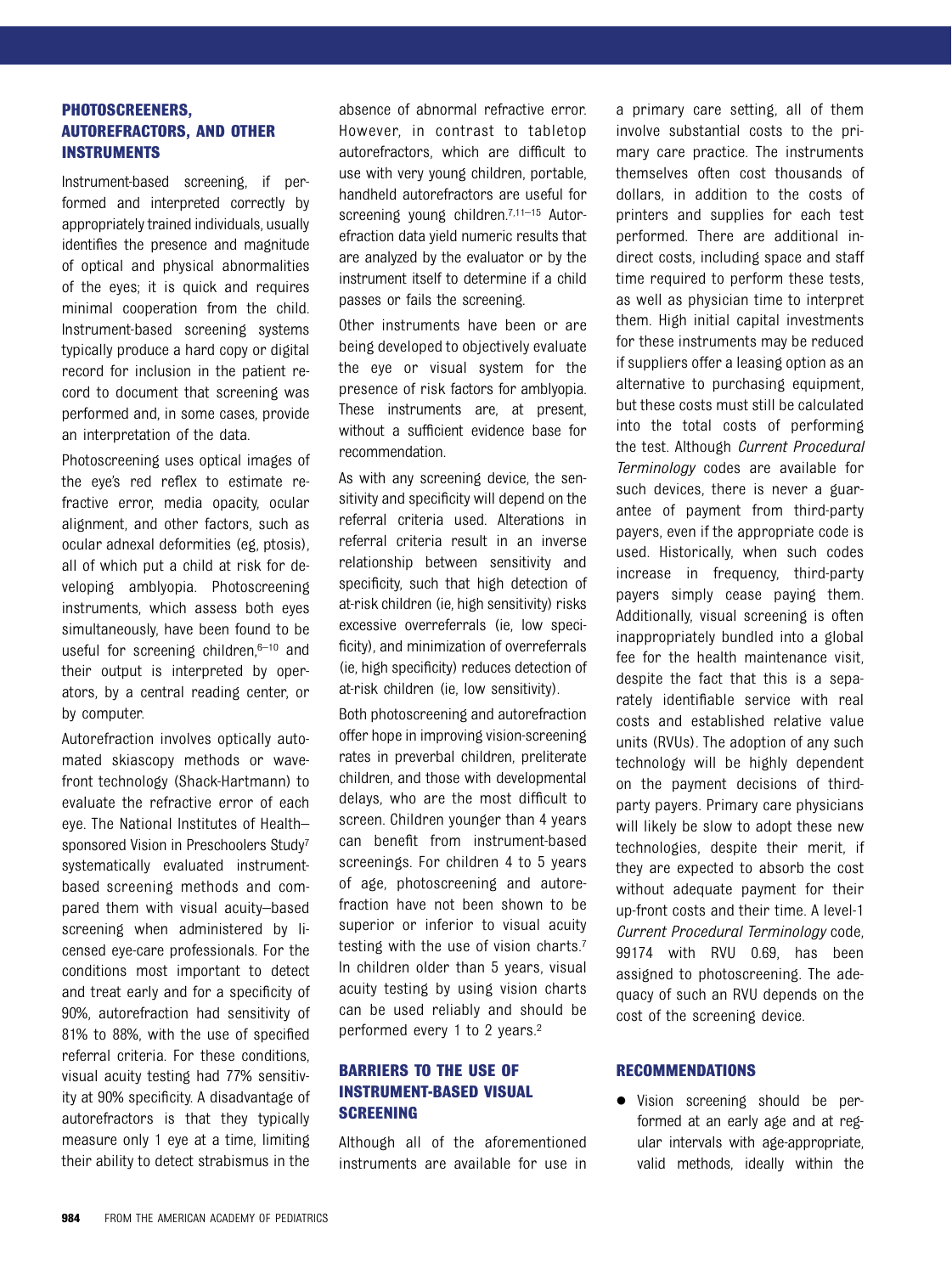medical home. The goal remains to identify and treat preventable visual impairment at the earliest feasible age.

- Photoscreening and handheld autorefraction may be electively performed in children 6 months to 3 years of age, allowing earlier detection of conditions that may lead to amblyopia, as well as in older children who are unable or unwilling to cooperate with routine acuity screening.
- Photoscreening and handheld autorefraction are recommended as an alternative to visual acuity screening with vision charts from 3 through 5 years of age, after which visual acuity screening with vision charts becomes more efficient and less costly in the medical home. Adequate payment for instrumentbased vision-screening services must be ensured if there is to be widespread adoption of this recommendation.
- Alternatively, the use of vision charts and standard physical examination techniques to assess amblyopia in children 3 to 5 years of age in the medical home remains a viable practice at the present time.
- There is no recommendation for mass screening at this time.
- Vision screening is a separately identifiable service and should not be bundled into the global code of well-child care. Adequate payment for photoscreening and handheld autorefraction must be ensured if there is to be widespread adoption of this recommendation.
- Regardless of the type of photoscreening or autorefraction system used, it is recommended that the evaluator know how to apply the technology properly and understand the limitations of the test in relation to the population being tested.
- The American Academy of Pediatrics, American Academy of Ophthalmology, American Association for Pediatric Ophthalmology and Strabismus, and American Association of Certified Orthoptists advocate additional research of photoscreening and handheld autorefraction devices and other vision screening methods to elucidate the validity of results, efficacy, cost-effectiveness, and payment policies for identifying amblyogenic factors in different age groups and subgroups of children. The goal remains to eliminate preventable childhood visual impairment.

#### LEAD AUTHORS

Joseph M. Miller, MD – AAP Section on Ophthalmology Herschel R. Lessin, MD – AAP Committee on Practice and Ambulatory Medicine

#### SECTION ON OPHTHALMOLOGY EXECUTIVE COMMITTEE, 2011–2012

James B. Ruben, MD, Chairperson David B. Granet, MD, Chairperson-Elect Richard J. Blocker, MD Geoffrey E. Bradford, MD Daniel J. Karr, MD Gregg T. Lueder, MD, Immediate Past Chairperson Sharon S. Lehman, MD R. Michael Siatkowski, MD

## LIAISONS

Kyle A. Arnoldi,  $CO - American Association of$ Certified Orthoptists George S. Ellis Jr, MD – American Academy of Ophthalmology Council Christie L. Morse, MD – American Association for Pediatric Ophthalmology and Strabismus, American Academy of Ophthalmology

#### **STAFF**

Jennifer G. Riefe, MEd

### COMMITTEE ON PRACTICE AND AMBULATORY MEDICINE, 2011–2012

Lawrence D. Hammer, MD, Chairperson Graham Arthur Barden III, MD Oscar "Skip" Wharton Brown, MD Edward S. Curry, MD James J. Laughlin, MD Herschel R. Lessin, MD Chadwick Taylor Rodgers, MD Geoffrey R. Simon, MD

## STAFF

Elizabeth Sobczyk

### **REFERENCES**

- 1. Committee on Practice and Ambulatory Medicine and Section on Ophthalmology; American Academy of Pediatrics. Use of photoscreening for children's vision screening. Pediatrics. 2002;109(3):524– 525
- 2. Committee on Practice and Ambulatory Medicine, Section on Ophthalmology, American Association of Certified Orthoptists; American Association for Pediatric Ophthalmology and Strabismus; American Academy of Ophthalmology. Eye examination in infants, children and young adults. Pediatrics. 2003;111(4 pt 1): 902–907
- 3. Wilson JMG, Jungner G. Principles and practice of screening for disease. Geneva, Switzerland: World Health Organization; 1968:1–163. Available at: [http://whqlibdoc.](http://whqlibdoc.who.int/php/WHO_PHP_34.pdf) [who.int/php/WHO\\_PHP\\_34.pdf.](http://whqlibdoc.who.int/php/WHO_PHP_34.pdf) Accessed January 24, 2012
- 4. Simons K. Amblyopia characterization, treatment, and prophylaxis. Surv Ophthalmol. 2005;50(2):123–166
- 5. Cotter SA, Tarczy-Hornoch K, Wang Y, et al; Multi-Ethnic Pediatric Eye Disease Study Group. Visual acuity testability in African-American and Hispanic children: the multi-ethnic pediatric eye disease

study. Am J Ophthalmol. 2007;144(5): 663–667

- 6. Arthur BW, Riyaz R, Rodriguez S, Wong J. Field testing of the plusoptiX S04 photoscreener. J AAPOS. 2009;13(1):51-57
- 7. Schmidt P, Maguire M, Dobson V, et al; Vision in Preschoolers Study Group. Comparison of preschool vision screening tests as administered by licensed eye care professionals in the Vision In Preschoolers Study. Ophthalmology. 2004;111 (4):637–650
- 8. Donahue SP. Relationship between anisometropia, patient age, and the development